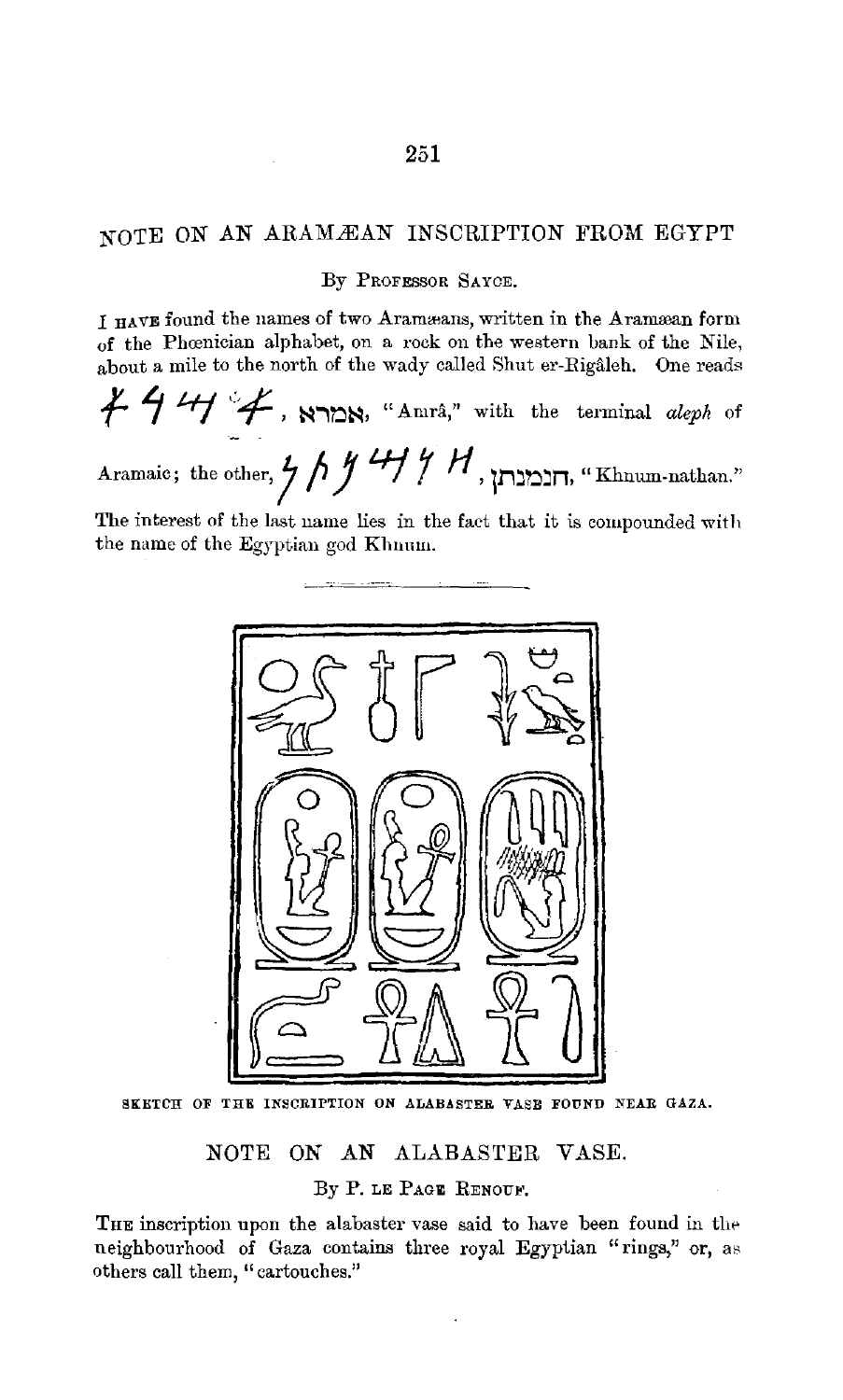Two of them are identical<sup>1</sup> and contain the throne name of King

Amenhotep III., of the eighteenth dynasty,  $\left(\bigcup_{i=1}^{\infty} \right)$ , *Neb-maât-Râ.* Above these two rings are the words  $\begin{bmatrix} 1 & 2 & 0 \\ 1 & \end{bmatrix}$ , "good god, son of Râ."

Facing these rings is that of his queen, Tia, somewhat damaged,

 $\left\{\begin{matrix} \mathbf{0} \\ \mathbf{0} \end{matrix}\right\}$ , so that it is not possible to see whether the vowel *i* is followed (as

it generally is) by some other sign.

Over the queen's name is written her title,  $\downarrow \searrow \searrow$ , "Royal Wife, the Great One." The latter adjective has sometimes, I think, been supposed to *imply* that there were other wives besides the "principal" one. This is not the case. The word is used not relatively but absolutely, and is sometimes followed by a noun dependent upon it, as in the case of the mother of Amenhotep III., Mautemua,  $\sum_{n=0}^{\infty} \int_{\mathbb{H}^1}^{\infty}$ , "Most Gracious." This king, certainly, had other wives besides Tia.

Under the king's names are the words  $\bigwedge_{m=1}^{\infty} \bigwedge_{m=1}^{\infty}$ , "giving life for ever," and they are apparently repeated under the queen's name, but the last signs here are too much injured to be deciphered with certainty. The whole may confidently be restored as in the plate.

#### NARRATIVE OF A SECOND JOURNEY TO PALMYRA,

including an exploration of the Alpine regions of Lebanon and Anti-Lebanon, and the southern half of the Nusairy Chain.

By Rev. GEORGE E. POST, M.A., M.D., F.L.S.

( *Continued from April* " *Quarterly Statement," p.* 167.)

After a ramble on foot through the town we took our lunch nnder the shade of the poplar trees by the fountain above the gorge, and at  $1$  p.m. started for Yebrtld. Our road lay over the glaring chalk hills, at this season almost barren of vegetation, until we neared the entrance of the Yebrûd gorge. There, in a vineyard to the right of the road, we found fine specimens of *Daucus pulcherrimus, Willd.* (new for this region).

1 Compare Lepaius, *Denken,* III., PI. 82, *e* and *f,* In the latter place the ring of Tia is between two identical rings of the king.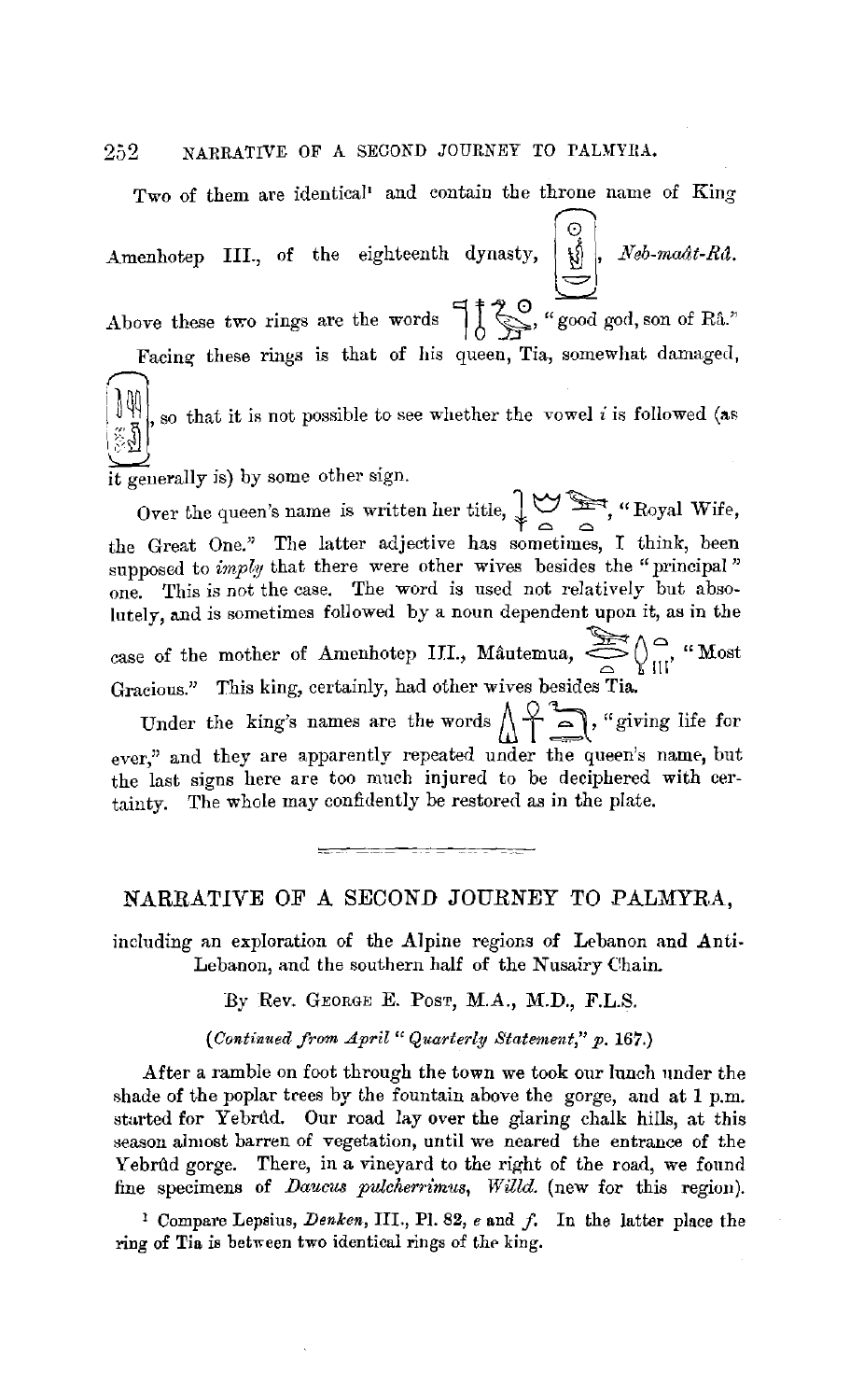From this point we had a fine effect of a pure white chalk hill of a conical shape, standing out in strong contrast to the green gardens and orchards of Yebrûd, and the grey limestone of the mountains which hem in the pass. The illusion of a snow-capped peak was perfect. The accompanying cut represents the appearance of the hills as seen from the  $r$ ocky bluff which overlooks the fountain :-



The following cut represents this and an adjacent hill to the right, taken from the Mohammedan cemetery just south of the town. Even so close as this it would be difficult to avoid the illusion of hills covered with slightly-discoloured snow, were it not for the glare and heat of July



sunshine, and the threshing floors and heaps of grain half way up their side. Such chalk hills are quite numerous in the interior, and form striking features in the landscapes.

We took a dip in the icy pool at the throat of the pass, a refreshing sequel to a hot and dusty day On the common by the side of the pool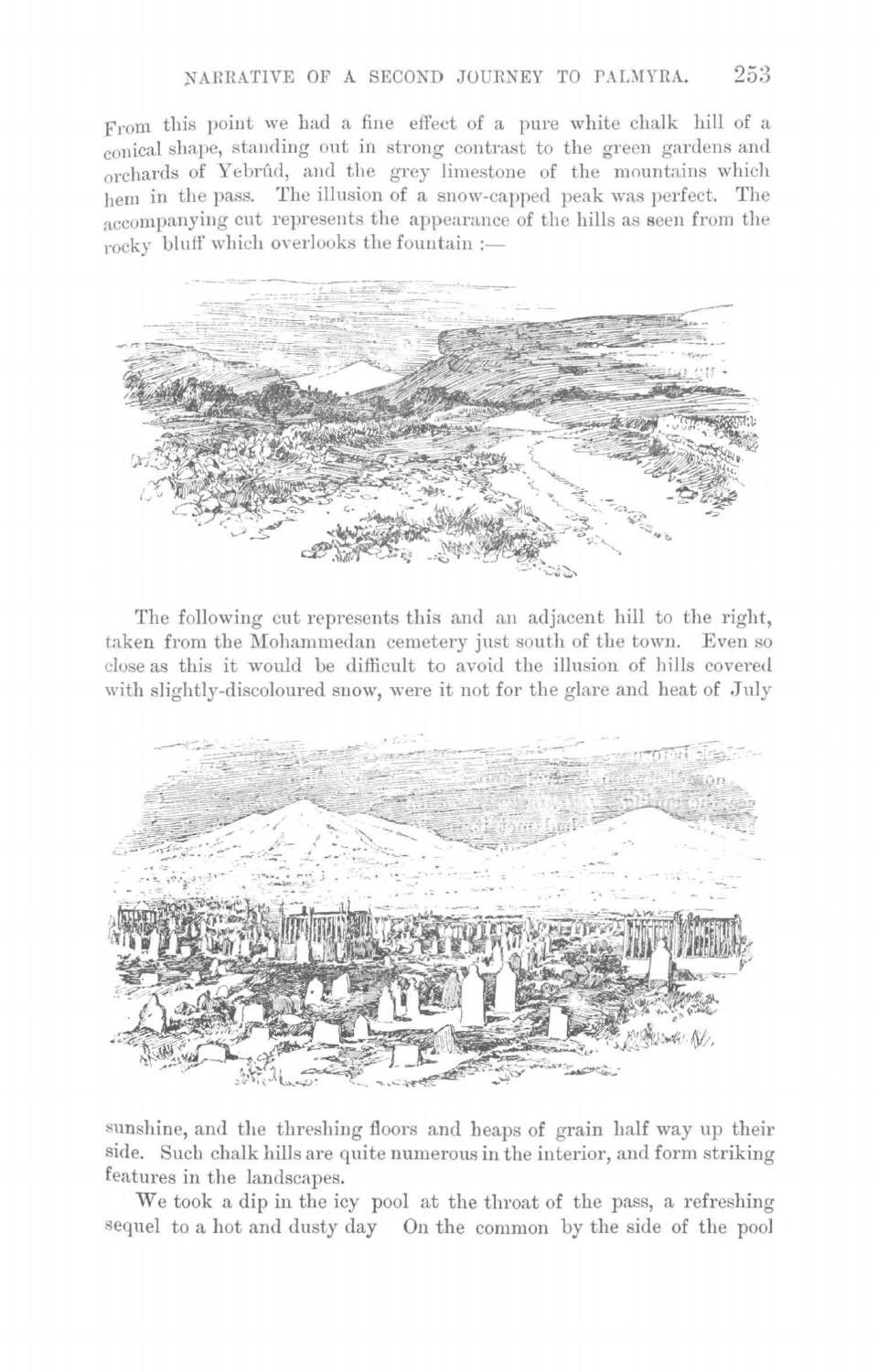we saw a worn-out horse, which had had a hoof wrenched off, and instead of being killed to put it out of misery, was turned out to graze and die when Allah wills. The barometer at Yebrûd at 5 p.m. was 25'8. height, 4,600 feet.

We declined several hospitable invitations to stay to dinner, and to put up for the night in Yebrtld, and pressed on toward en-Nebk, an hour away, from which place we hoped to telegraph our friends in Lebanon. We found the telegraph officer away at his dinner. We went to his house, and he politely received the despatch and money to pay for its transmission. It is, perhaps, needless to say that it never arrived. There being no one to hold him to account, he, of course, pocketed the money, and never troubled himself any more about the message.

As we turned to leave a soldier came up *to* say that the governor would like to see us at the seraglio. We fancied that he wanted some backshish, or to put some impediment in our way that would bring us late to camp, so we spurred our jaded horses into a gallop, and were soou beyond the reach of pursuit on our waytoDeir-'Atiyeh, which wereached at a quarter before eight o'clock.

As one of our muleteers had deserted us at Deir-el-'Ashai'r, we needed to find a man to accompany us on the desert to help in the varied services there required. After some difficulty we secured a man named Musa, who was to go on foot through the desert, and as far as we might choose thereafter. A more willing and faithful servant than he proved for the> next sixteen days could not be found.

*Friday, July* 18.-Barometer at Deir-'Attyeh at 6½ a.m., 26·3; height, 4,000 feet. At our former visit we also made it 4,000 feet. It was nearly 8 o'clock before we were in the saddle, and fairly began our desert trip. The flora between 'Atiyeh and el-Mahin had almost entirely changed since the spring. *Delphinium oliganthum, Boiss., Mathiola Damascena*, *Bo'iss.* (in fruit; we had met it in flower in the same place in April), *Reaumuria Billardieri, Jaub. et Sp., Fagonia Olivieri, D.C., Achillaea .fragrantissbna, Forsk., Kochia latifolia, Fresen., Chenolea Arabica, Boiss., Salsola crassa, M.B.,* S. *glauca, M.B., S. rigida, Pall., var. tenuifolia, Bo'iss.* 

We arrived at el-Mahin at  $2<sup>3</sup>$  p.m. Barometer,  $27.3$ ; height,  $2,950$ feet. At our former visit we did not take its height. We only stopped to water our horses at the copious fountain, and then pressed on to Qaryetein. An hour before reaching it we came upon a pool filled with a reeking mass of dead locusts, a presage of what we were to encounter in the desert. The scanty vegetation of the plain of Qaryetein was also eaten by locusts. We obtained poor specimens of *Zygophyllum fabago*, L. At 6} p.m. we reached Qaryetein, and again took up our quarters at the hospitable home of the teacher Shahin. Barometer at 7 p.m., 27·8; height, 2,450 feet. The following day it was  $27.9$ ; height, 2,385 feet; mean, 2.367 feet. At our former visit we had made it 2.630 feet.

*Qaryetein, Saturday, July* 19.-The morning was spent in examining and labelling the collections of the past two weeks, and arranging for the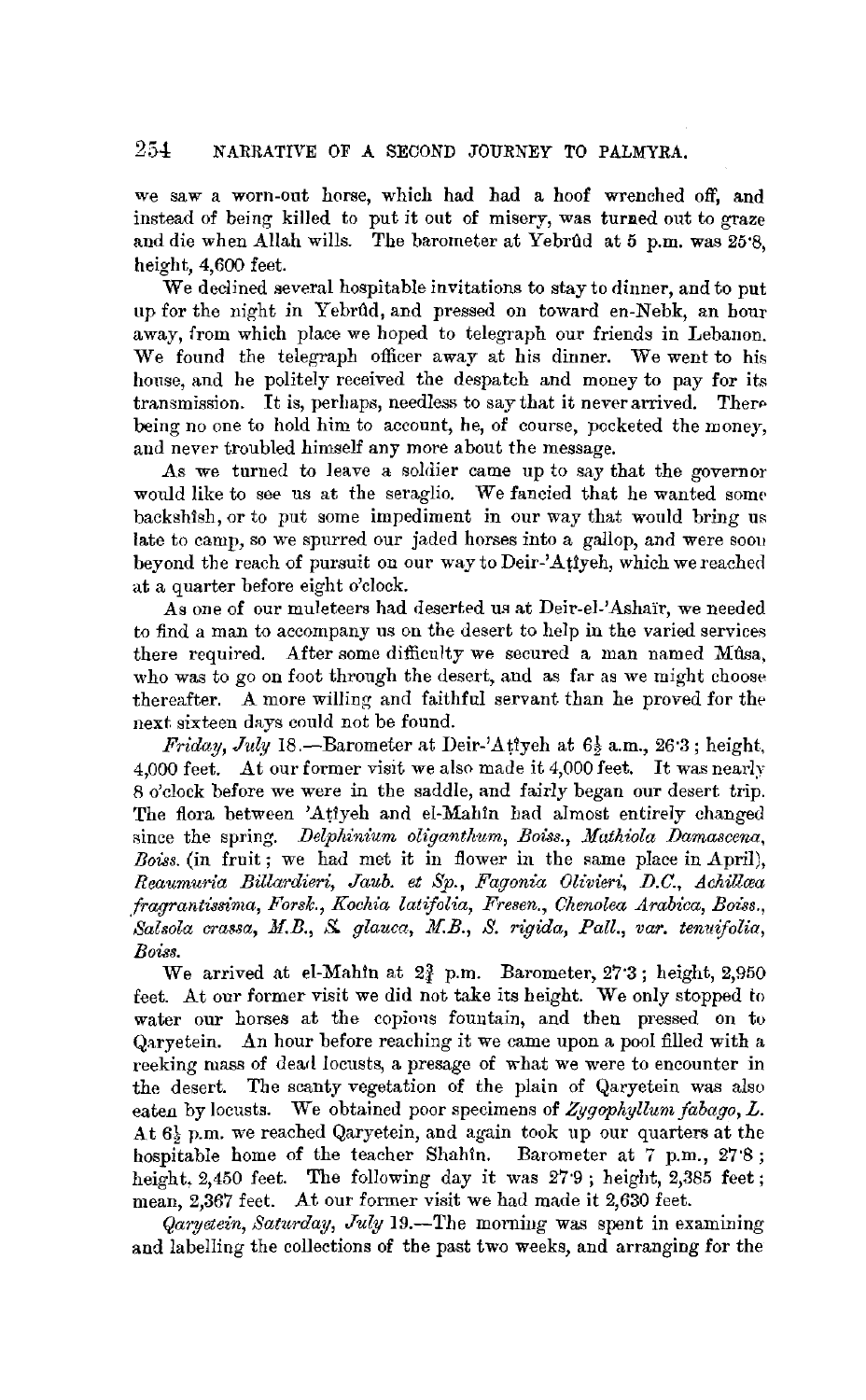desert journey. We learned to our great disappointment that the locusts had filled up the pool at 'Ain-el-Wu'dl, so that it would be impossible to explore as we had intended the mountains of that range, unless we could take with us a supply of water for three days, no easy thing with snch a train as ours. We finally managed to explore the mountain due east from Qaryetein on the following Monday, and then to proceed on Tuesday to el-Jebah, where the water is potable all the year round, and was undefiled by locusts. From el-Jebâh, by taking a camel-load of water, we could get through to 'Ain-el-Beida in one day, and thence to Palmyra in six hours.

On Saturday afternoon we went out to Mar Lian. In the gardens around it we found *Trifolium fragiferum, L., Convolvulus pilosellatolius*, *£Jew.* (a plant of the Lower Enphrates Valley, but found by myself in the Jordan Valley near the Dead Sea), *Zygophyllmn fabago, L., Suceda sp. Centaurea Postii~ Boiss., Atriplex Tataricum,* L., *var. virgatum, Boiss.,*  Prosopis Stephaniana, Willd. On the banks of the ditch outside the gardens *Gypsophila hygropliila, Post* (a new species), and *Juncus pyrurnidatus, Loh.* 

In the water of the ditch we found a species of fish, kindly named for me by Professor Lortet, of Lyons, as Cyprinodon dispar, Rüppel. We found the same species in the water of Ras-el-'Ain.

*Qaryetein, Sunday, July 20.*-I preached in the morning to a small audience on the temptations of Christ. The day was a welcome and needed rest after our severe fatigues and exposure to the midsummer sun.

*Monday, July* 21.—We started in the morning with Mûsa to take care of our horses, and an attendant mounted on a donkey to take some water-skins, and our former guard Khâlid as a guide. We first passed Ras-el-'Ain, where we filled our water-skins, and then struck south for an isolated range somewhat lower than the Jebel-el-Bâridi. On our way through the rolling plain we collected *Reaumuria Billardieri*, Jaub. et  $Sp., Glaucium Arabicum, Fres., Ajuga chia Poir., Suæda fruticosa, L.,$  $Argyrolobium\,crotalarioides, Jaub.$  et Sp., Bungea trifida, Vahl.

At 2 p.m. we reached the top. Barometer,  $25\cdot8$ ; height, 4,600 feet. We collected on the mountain and at its base *Alcea rufescens*, *Boiss.*, *Dianthus deserti, Post (a new species, of which specimens were also found* by the author in the Judean wilderness), *Astragalus trifoliolatus*, *Boiss.*, Postia lanuginosa D.C., Verbascum Karyeteini, Post (a new species), *Scrophulara variegata, M.B.* (new for the desert), *Tencrium pruinosum*, *Boiss.* (new for the desert), *Eremostachys macrophylla, Montb. et Auch.*, *Allium sp., Stipa sp., Rhamnus Palastina, Boiss.* (the only shrub on this range).

The view from the summit was grand. The boundless rolling plain to the south appeared of a pale green, owing to the scanty salsolaceous vegetation, which even at that season furnishes some pasturage to came18. Range after range of hills, similar to the one on which we were, stretched away in echelon to the south-west towards Damascus, while far away toward the west towered the broken profile of northern Anti-Lebanon.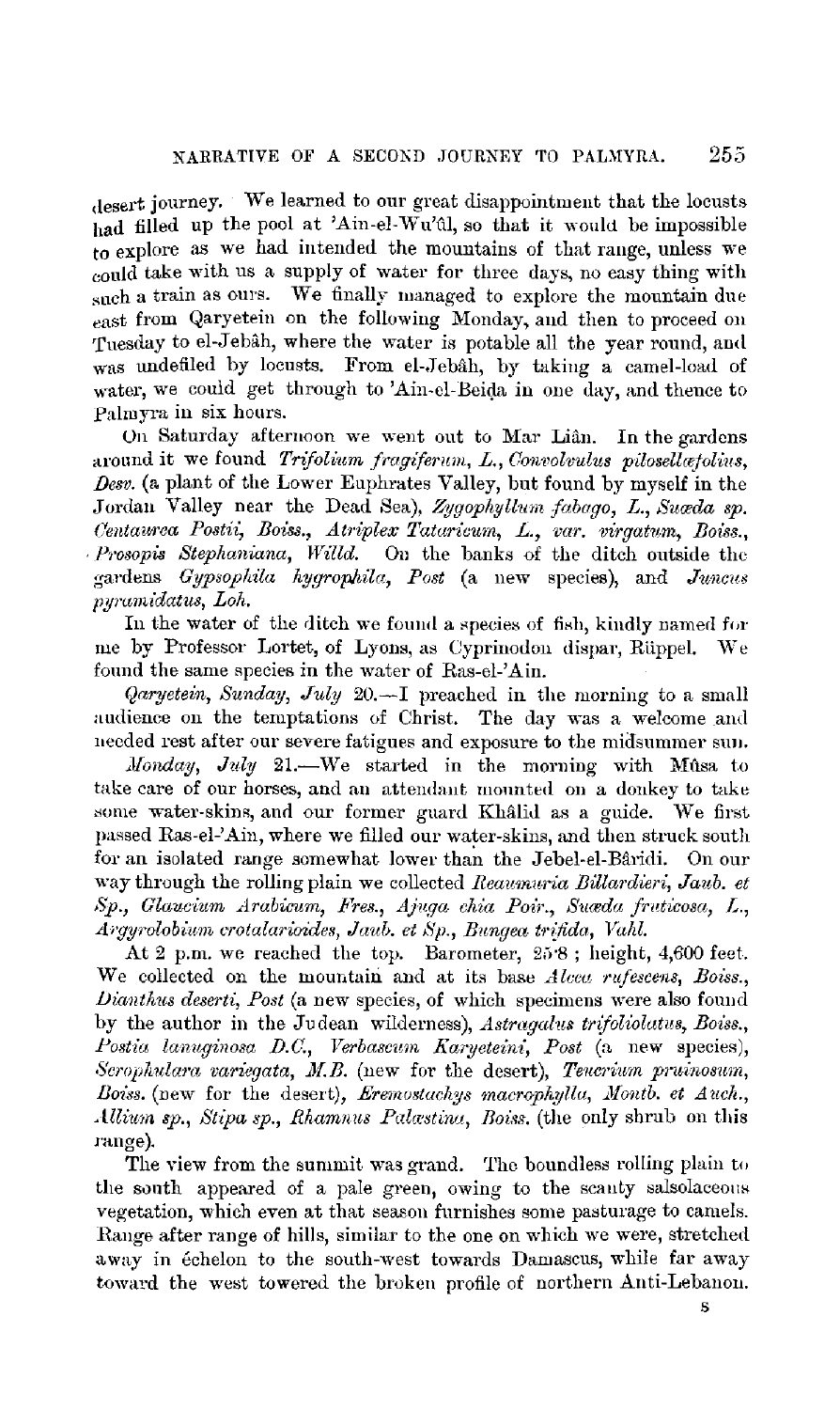Two hours to the south of us was a solitary encampment of Bedawin. To the north was the plain over which we had just come, interspersed with low chalk hills, and behind them the green oasis of Qaryetein, back of which was the range of Bil'as, trending northward toward Aleppo. To the east was the range of Jebel-el-Bâridi, and beyond it Jebel-'Ain-el-Wu'ûl, and far away to the north-east el-Jebel-el-Abiad. Between the latter two ranges was the broad plain through which passes the high road between Qaryetein and Palmyra.

On all the adjacent ranges of hills we could see the dark, olive-green spots which denoted the presence of bushes of *Rhamnus Palastina*, Boiss., the only shrub of these woodless hills.

A stiff wind was blowing all the afternoon, making it difficult at times to keep our horses on their course. When we had taken in as much as our time allowed of the strange, barren landscape, we turned our faces toward Qaryetein, which we reached late in the afternoon, laden with a rich booty of new and rare species. Fayyad Agha called to see us in the evening.

*Qaryetein, Tuesday, July 22.*-We spent the early morning in final preparations for our desert journey, and in a last call on the Agha, who gave us his warmest wishes for our pleasure trip. We left at  $10\frac{1}{2}$  a.m. The barometer was at 27·9.

At 3 p.m. we arrived at *el-Ghundhur*, at which place we had parted from our guards three months before. Barometer, 27·7 ; height, 2,450 feet. Half an hour up the hill brought us to the hot-air bath of *Abi. Rabah.* On the way we passed specimens of *Epkedra alte, C. A. M.*, in fruit, the stalks being badly eaten by camels. There is an extensive ruin of a khan around the site of the bath. One vaulted hall is still standing. There must have been accommodation for hundreds of guests in the palmy days of the khan. The bath itself is a small vaulted chamber, in the partially paved floor of which is a blowhole, about 10 inches iu diameter. I hung my thermometer in the hole, and after leaving it for several minutes it read 140° F. The air is somewhat charged with steam, and very slightly with sulphur. We heated our afternoon tea by hanging the bottle in the hole. We had no meaus of measuring the depth of the vent. The force of the blast is considerable. The barometer outside the blowhole at 4 p.m. read 27·55; height, 2,600 feet.

\.Ve turned our horses' heads again to the southward, and at *6* p.m. reached *el-Jebdh.* The barometer stood at *28;* height, 2,150 feet. The same three old men were still there, not now watching the growing grain, but threshing out their small harvest. The water flowed still, nearly as in the spring.

The camel which we had brought to carry our water took fright at Mr. Day's pith hat, and started off at a full run into the desert. In vain the owner called him and ran after him. Two of the guardians joiued in the chase, but the camel only galloped the faster. Seeing that he was likely to be lost entirely we saddled our three horses and set out in pursuit. After an exciting chase of half-an-hour we succeeded in turning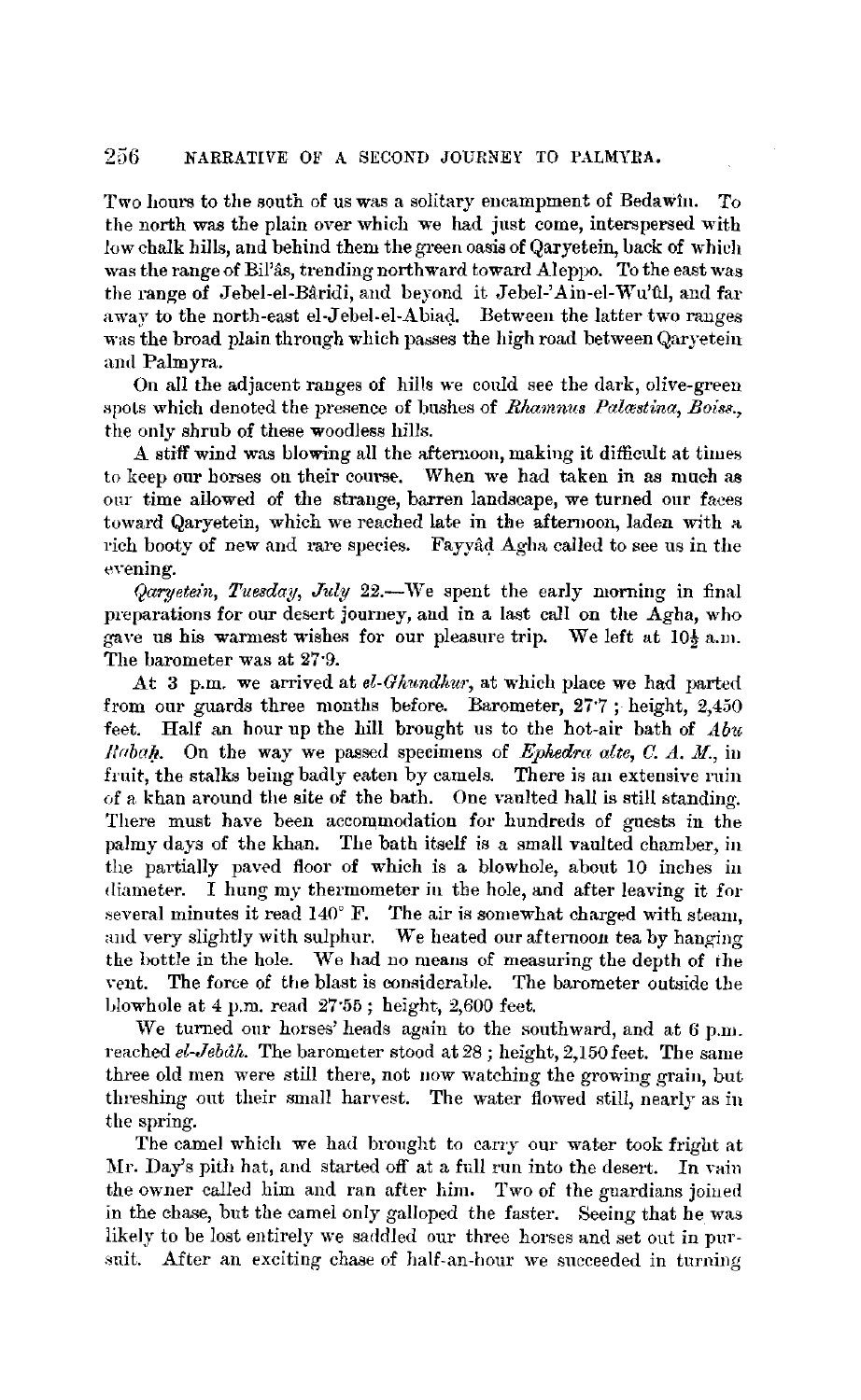bim toward the tent, when, seeing no further hope of escape, he quietly resigned himself to his keeper, aud suffered himself to be led back to eamp.

*Wednesday, July* 23.-As we had a long day before us we were in the saddle at a quarter to five in the morning. We rode along the foot of the hills which form the Bil'âs range. During the morning we collected *.Eluropus lcevis, Trin., Ferula Blanchei, Boiss.* (with ripe fruits), *Bmmus J)antlwniae, Trin., Salsola rigula, Pall., 1:ar. tenuifolia, Boiss., Salsola glauca, Jf.B., S. crassa,* **Jf.B.,** *S. canescens, Jlfoq., CT.enolea Arabica, Boiss., Phelipea ramosa, Cass., Hyoscyainus albits, L., var. desertorum, Asch., Gymnarrhena micrantha, Desf.* Dry stalks of *Artemisia Herba-alba.* L., and *Poa bulbosa, L.*, are everywhere. The accompanying cut gives the aspect of the desert plain, with its sparse salsolaceous vegetation.



Toward noon we passed *Qasr-el-Kheir*, about two hours to our right. A large caravan of traders was moving parallel to us all the morning on the regular road between Qaryetein and Palmyra. We afterwards met them at el-Beida. For several hours after noon we were passing a large caravan of friendly Arabs, about an hour to our left, on their way from el-Jebel-el-Abiad to el-Jebah to celebrate the feast of the sacrifice  $(ed-dohyeh)$  by the water. It was a large tribe, with all its flocks and belongings.

In the afternoon, as we neared el-Beida, we passed numerous heaps of *Cshnân*, the soda ash obtained by burning the *Arthrocnemum glaucum*, *Del.,* which is one of the most abundant of the plants of this part of the desert. Two hours before reaching el-Beida we passed a ruined khan, an hour or more to our left.

We reached el-Beida at a quarter before seven, after fourteen hours in the saddle. The day had been very hot, and only late in the afternoon were there a few clouds to mitigate the intense power of the sun's rays. The horses were almost frantic from the flies, which buzzed about them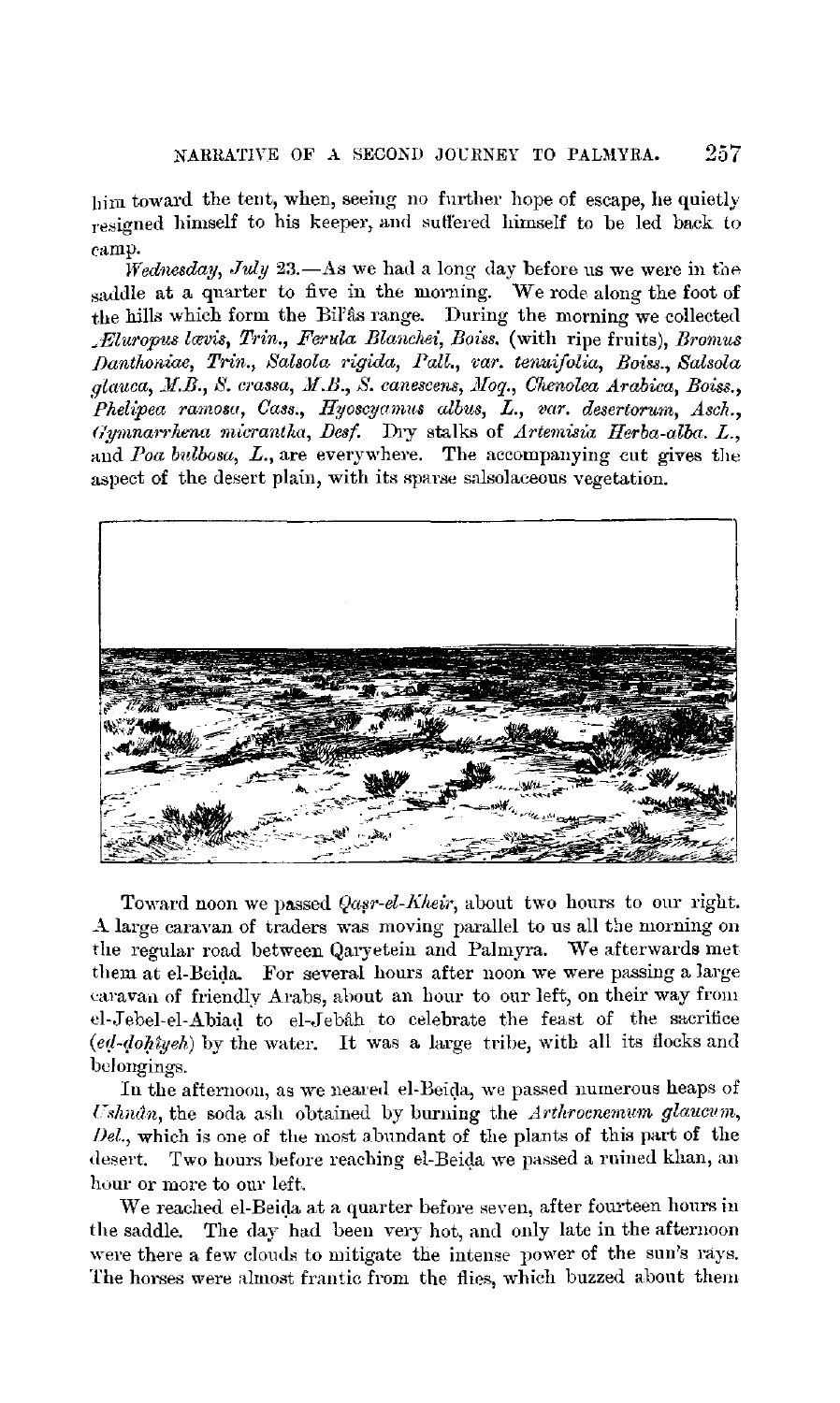in swarms. The barometer at el-Beida stood at 28:54 on our arrival : height, 1,600 feet.

The water at el-Beida was slightly tainted with locusts, but not so much so as to be unfit for use. We found it inferior, however, to that of el-Jebâh. We offered the soldiers the same sum for the use of their bucket that we had paid before; they declined to let us use it at any price. Afterwards, when we produced one of our own, and proceeded to draw water, they relented and asked for a backshish. We gave them a small one by way of heaping coals of fire upon their heads.

*Thursday, July 24.*—At a very early hour in the morning a marauding party of fifteen horsemen and twenty-five cameleers passed a short distance to the west of the station, and entered the range of mountains. to the south of the plain. We were under some apprehensions lest they might waylay us and rob us half-way between el-Beida and Palmyra. We saw no more of them, however. We afterwards learned that they were a party which had gone on a *ghazu* and failed, losing some of their number and carrying away no spoil.



CUT (1).

We left el-Beida at five minutes before eight in the morning. About half-an-hour away we came upon a sandy patch, with clumps of *Tamarix*  $tetragyna, Ehr.,$  and *Crozophora verbascifolia*, *Willd., var. elata, Post* (newfor the desert). Just beyond this patch we found *Delphinium flavum*, D. C. (new for this region), *Acantholepis Orientalis*, Less., and *Halimocnemis* pilosa, Moq. As we rose over a swell in the plain we saw camels with riders looming up before us, and at first thought of the *ghazu*, but we soon found that they belonged to the regular caravan between Palmyra and Qaryetein, and passed them with exchange of salaams.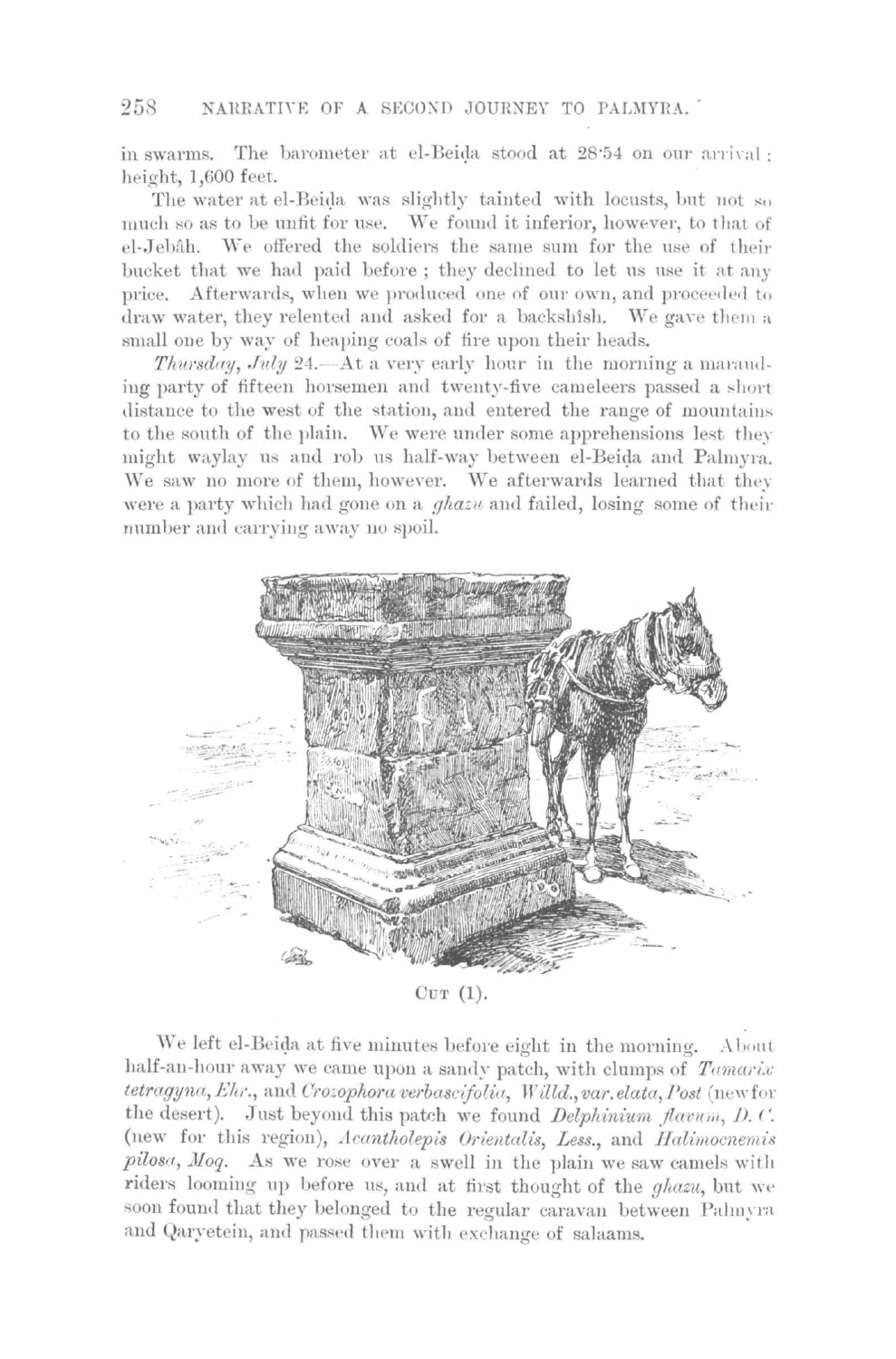Three hours from el-Beida we came upon a dry salt marsh filled with clumps of Tamarix tetragyna, Ehr., and Lycium Barbarum, L., with abundance



 $CUT(2).$ 



 $CUT(3)$ .

of Halocharis sulphurea, Bge., in the intervals. In the centre of this marsh were the three altar-like structures, or bases of columns, alluded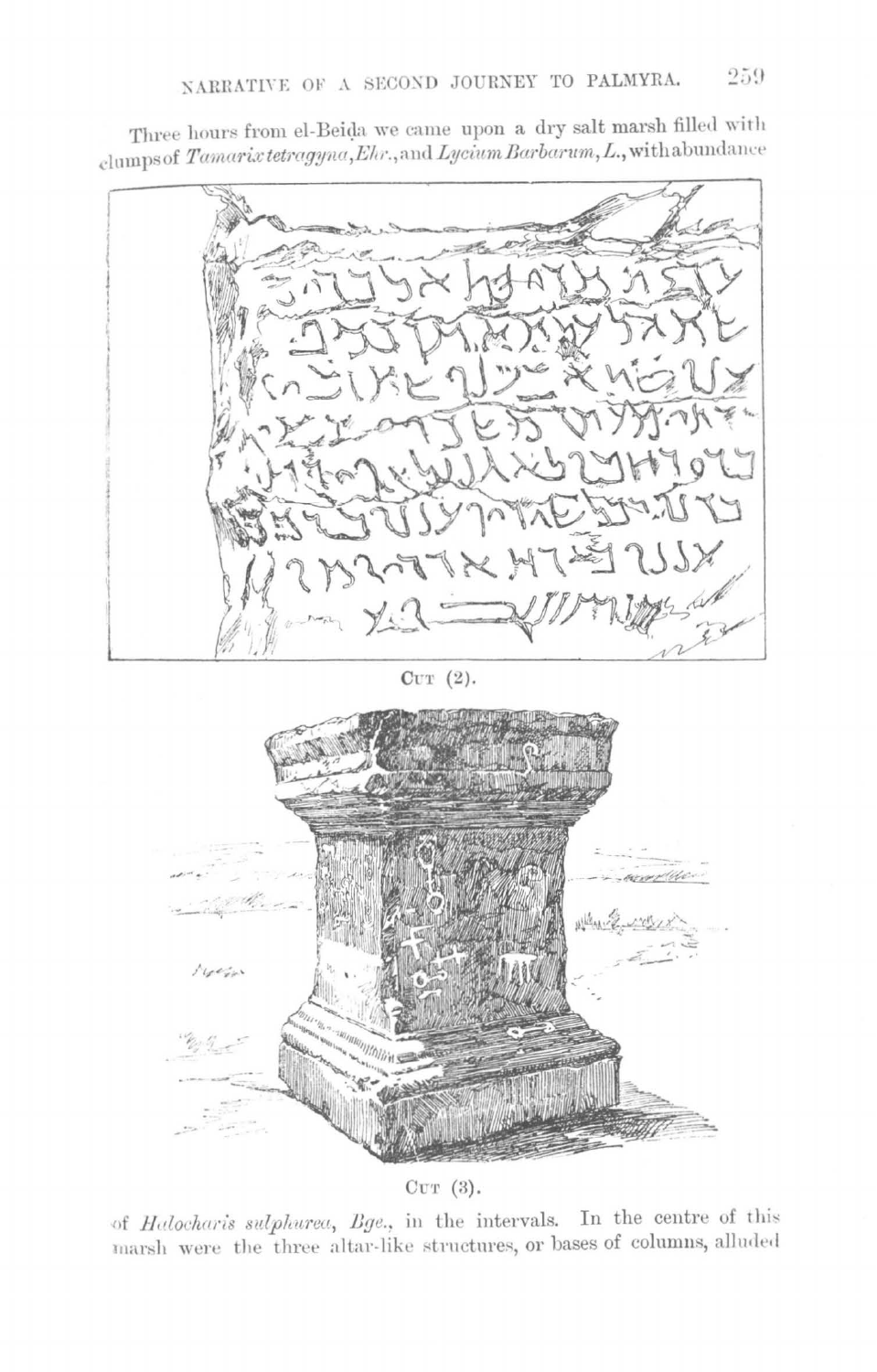to in the narrative of our former journey. The two perfect ones  $a_{1}$ <sup>e</sup> about 6 feet in height. No remains of the fragmentary one are to he seen in the immediate neighbourhood.

 $Cut(1)$  is a view of the north and east faces of the westerly of the two altars, the one by which is the horse. The Palmyrene inscription is to the *left* of the north face, near the bottom of the shaft, and above it one line of Greek, and below it two, as appears in Prof. Porter's copy on a subsequent page.

Cut (2) is the photograph of this Palmyrene inscription. Both the Greek and the Palmyrene are the same on both of the altars.



L'UT (4).

Cut (3) shows the north and east faces of the easterly altar. The Palmyrene iuscription is to the *left* of the north face, between the lines of Greek as on the other altar, but near the top of the shaft.

Cut  $(4)$  shows this inscription. As there are trifling differences in the clearness of different parts of the two inscriptions, the one serves to help in deciphering the other. The following is Professor Porter's note on the inscriptions  $:$   $-$ 

[Bilingual inscription (Greek and Palmyrene) on the large square pillars in the desert about 2½ or 3 hours to the *west of Palmyra on the roarl to* El *Beidha.* 

The Greek is in three lines, one in large letters across the top, and two in smaller letters beneath the Palmyrene, which is on the left side of the pillar in each case, thus  $:=$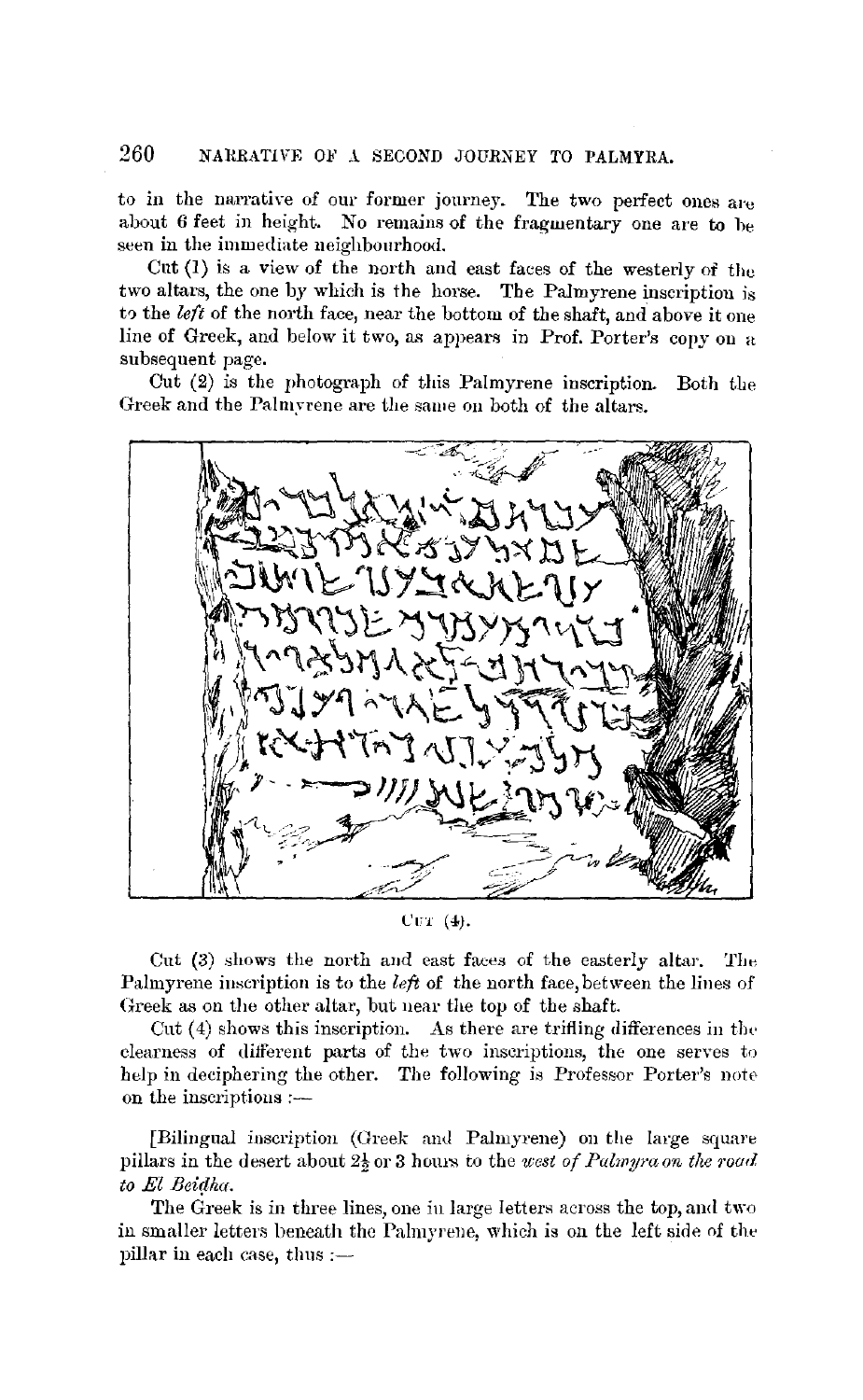### ΛΙΙΥΨΙΣΤΜΚΑΙΕΠΗΚΟΜΗΠΟΛΙΣΕΥΧΗΝ

trynnman xetrat את *ג*לעל אאריצנ*י*ב **CAN JIMETS YJRAETSY** ANTH TIBE ATHYBAND **BHIMASHARYIHIMU**  $4321192241625331149$ **HIATIXHAAJUIYIJH**  $y_1 \rightarrow y_1$ 

# *ETOYCEKYAYCTPOYAKE ΠΙΑΡΓΥΡΤΑΜΙΜΝΖΕΒΕΙ* **[ΔΟΥΘΑΙΜΟΑΜΕΔΟΥΚΑΙΜΟ** ΚΙΜΟΥΙΑΡΙΒωΛΕΟΥΣΚΑΙΙΑΡΑΙΟΥΝΟΥΡΒΗΛΟΥΚΑΙ [ANANIAOCMAA(I)KOY

Both Greek and Palmyrene are to be found in De Vogüé, "Inscriptions Sémitiques de Syrie Centrale" (No. 124,  $a, b$ ). He mentions three pillars or altars as having the same inscription. We found only two. His reading of the Palmyrene differs from the above only in one word, the last in the second line. He reads  $(5)$   $\Box$ , tributum, census. The reading above as taken from a photograph is  $\sum_{n=1}^{\infty}$ , silver, which gives a better meaning and more nearly corresponds to the Greek apyvprautov, treasurers, or overseers or masters of the finances.

The proper names do not correspond in the two languages, the Palmyrene in four cases adding a second name to that of the father as given in the Greek. De Vogüé translates in each case as though the word for son  $(\mathbb{T})$  stood between, which may be correct; but may we not suppose that we have here the use of a surname or family name which may have been originally the name of an individual ancestor? The two copies of the Palmyrene differ in the orthography of the name corresponding to avavidos in the Greek. In one it is yyy, and in the other yyy. This is noticed in De Vogüé. The Palmyrene in Arabic characters stands In Hebrew thus : $thus :=$ 

عبدت مدينتا لبريك سمه لعلما من كصف عنوسنا بعنوسوت زبي(دا) برثىيمعمد مسكو و مَقْ(بيمو) بريرحبول اغملا ويرح(بي) بر نورېل سغږي وعنذو بر ملكو عننو بيرح ادريوم <u>استة ٢٥</u>

עבדת מדינתא לבריד שמה לעלמא מן נספ ענושתא בענושות זבי(דא) בר תימעמד משכו ומק(ימו) בר ירחבול אגמלא וירחי בר נורבל שגרי ועננו בר מלכו עננו בירח אדר יומ 21 ישנת 425